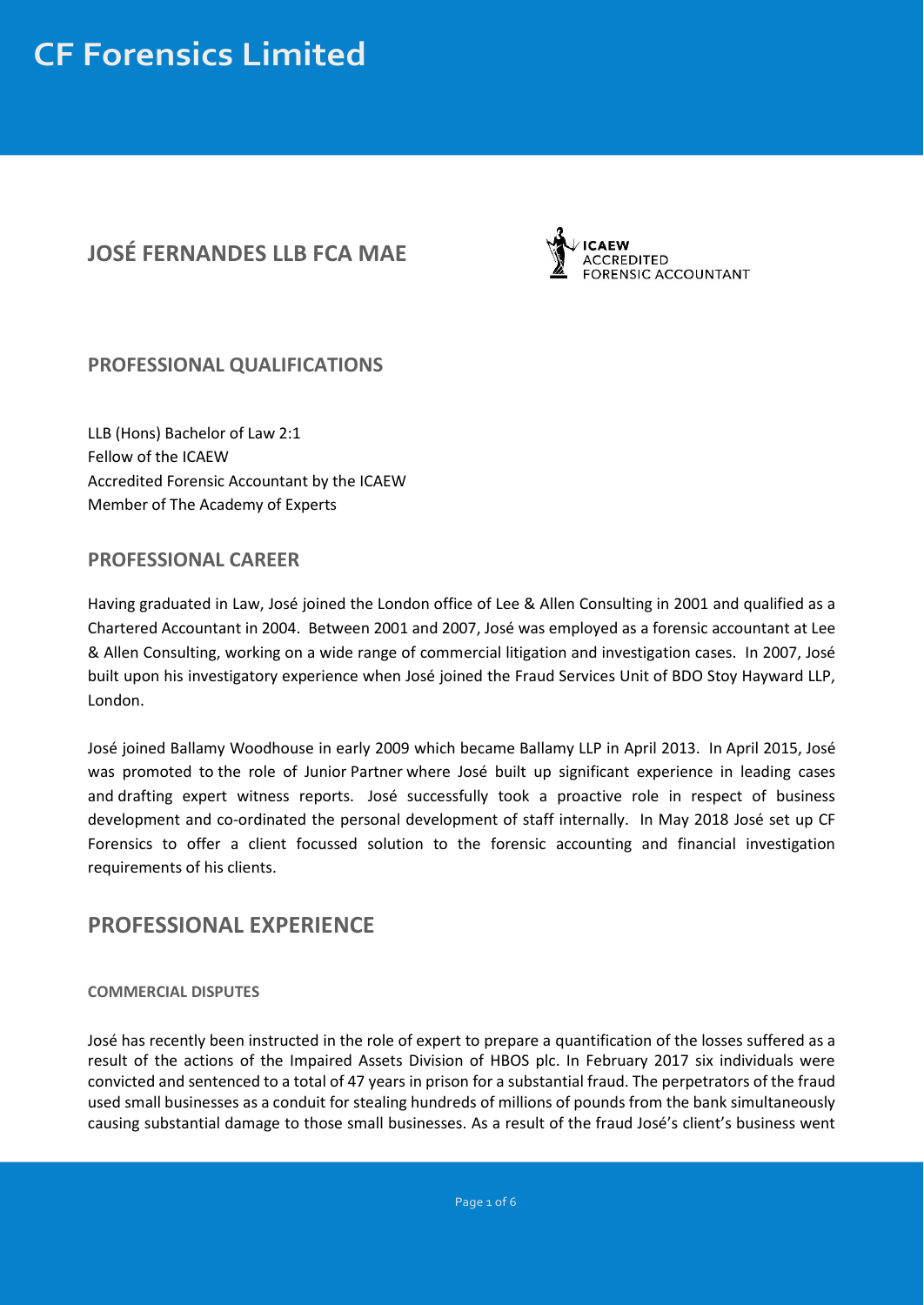into administration in late 2004 and it is his client's case that, but for the historic actions of HBOS, the business would have continued to date. As such the quantification of loss will revolve around the loss in value of the business as a result of the Bank's actions. His client is currently within the redress scheme and has received a settlement offer that has been rejected and José's report will assist in deciding whether to pursue litigation against the bank.

José was appointed as an expert to assist a client pursuing a claim for professional negligence against a firm of accountants that she had engaged. An employee from the firm was identified as having misappropriated monies from various high profile clients of the firm of accountants and José was engaged to independently ascertain the extent to which his client, a well-known musician, had suffered a loss herself. He identified that monies misappropriated from other clients had been laundered through his client's account in order to conceal the misappropriation. He also established that his client's monies had been used to settle the tax liabilities of other clients of the firm. His expert report quantified the loss suffered by his client (in excess of £400,000) and his findings were used as a basis for the police's criminal investigation.

José was instructed to act as an expert for his client who was disputing service charge liabilities allegedly owed to the landlord. As a result of recurrent problems with the facilities within the leased premises, his client, an event management company, claimed loss of profits on the basis that numerous events and site visits were negatively impacted by the problematic facilities causing his client a financial loss.

José has been instructed as expert in a dispute between his client and the client's fellow directors and shareholders of a company that owned and managed a business centre. José's client had concerns about the level of services, if any, rendered to the company under consultancy agreements (totalling c.£180,000). Additionally José was asked to review the accounting books and records to ascertain the extent to which legal and professional fees (totalling c.£500,000) that should rightly have been borne by his directors personally were actually incurred by the company itself.

José has also been engaged as an expert on a number of matrimonial disputes. Most typically these disputes involve performing a critical assessment of the accuracy of representations made by the parties as at the time of the financial settlement to assess the extent of non-disclosure of assets and opining on the valuation of assets and shareholdings.

José provided assistance to a client in a high-profile commercial dispute between property developers where the work involved assessing the market values as at three valuation dates of the client's beneficial interest in the shares of an overseas entity.

José was engaged as an expert witness in respect of a claim for consequential losses arising from the mis-sale of an interest rate hedging product by a large bank. His report detailed the quantification of the alleged consequential loss arising from the claimant being forced to sell properties in order to liquidate funds to meet the increasing liabilities due under the mis-sold swap.

José was instructed to prepare an expert report on behalf of a property developer for prime real estate. The property developer took out a series of loans with the bank which were renewed for several years before the bank demanded two loans to be repaid. In response to bankruptcy proceedings issued against the property developer, José was engaged to examine whether the amount demanded by the bank was in accordance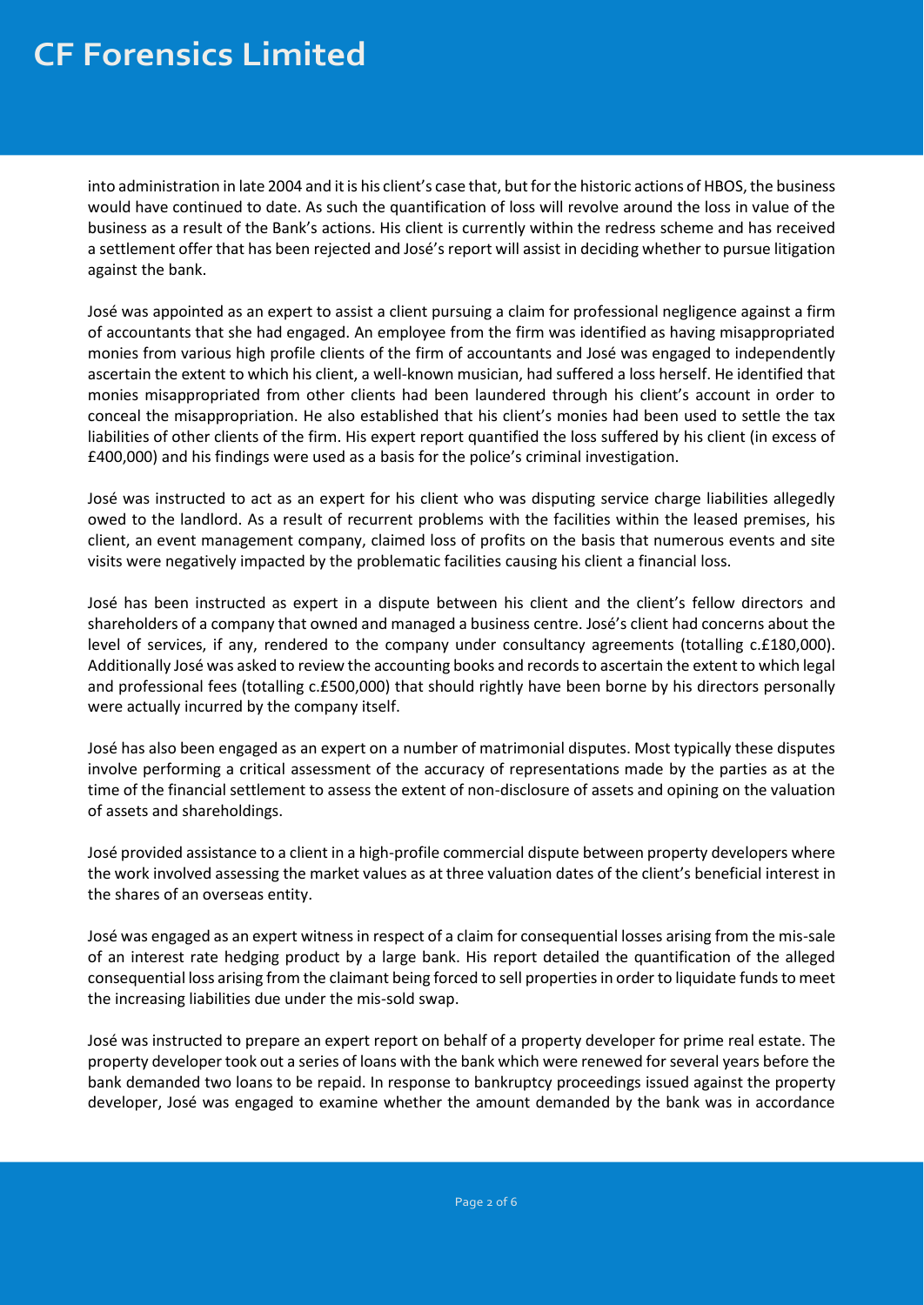with the facility agreements governing the loans and to identify any anomalies or inconsistencies in the terms of the facility agreements, in particular with respect to the level of the bank charges.

José was engaged to prepare a witness statement in respect of a partnership dispute in the Chancery Division of the High Court of Justice. His work involved the review of a number of witness statements as well as explaining the difference between partnership capital, a partner's capital, a partner's capital account and a partner's current account. His witness statement clarified that the annual tax returns of the partnership would be sufficient in order to ascertain the individual partners' respective profit shares such that there was no need to disclose neither the tax returns of the individual partners nor their banking records.

José assisted other members of the firm in an international arbitration under the LCIA rules revolving around potential breaches of warranty under a sale and purchase agreement. Acting for the Respondent, they examined the accuracy of the claim for over €7m, drafted submissions to the Arbitral Tribunal on behalf of the Respondent and advised the client on the proper interpretation of contentious accounting matters, in particular, the valuation of stock and inventory.

José assisted a client in respect of a dispute arising from the distribution of sales proceeds of two pieces of artwork. An agreement had been entered into such that artwork owned by the client would be sold by an art dealership and the proceeds of such sales would be split between the parties providing that the paintings were sold for no less than €6m within a specified time period. However, following the sale of the first painting for €5m, the proceeds from that sale were not remitted to the client until 12 months later and the scope of work, performed for the purposes of mediation, was to assess the extent to which the art dealership had made profits as a result of its retention of monies that should rightly have been transferred to the client upon the successful sale of the paintings.

José assisted in the preparation of an expert report and a joint statement relating to a dispute between business partners arising from the development costs incurred in the setting up of a salon. José's work on this case involved identifying and quantifying the costs incurred in the building and development of the salon and determining the financial position and performance of the salon at a number of relevant dates.

José has previously assisted an international software manufacturing company in respect of a claim for breach of contract and loss of profits arising from the contract. His work involved a calculation of the quantum of damages with a substantial amount of the work completed on six-month secondment in Hong Kong. José has assisted a major listed aerospace manufacturing company claiming damages from a customer for termination of a supply contract and associated counter claim.

**INVESTIGATIONS**

*Civil*

José has recently been assisting a client who simultaneously received the first Unexplained Wealth Order issued by the National Crime Agency and an interim freezing order. The Unexplained Wealth Order requires the client to provide a substantial amount of information in order to explain the source of funds used to acquire the property. In the event that the responses provided are considered to be unsatisfactory, there will be a presumption that the asset constitutes "recoverable property" for the purposes of a Civil Recovery Order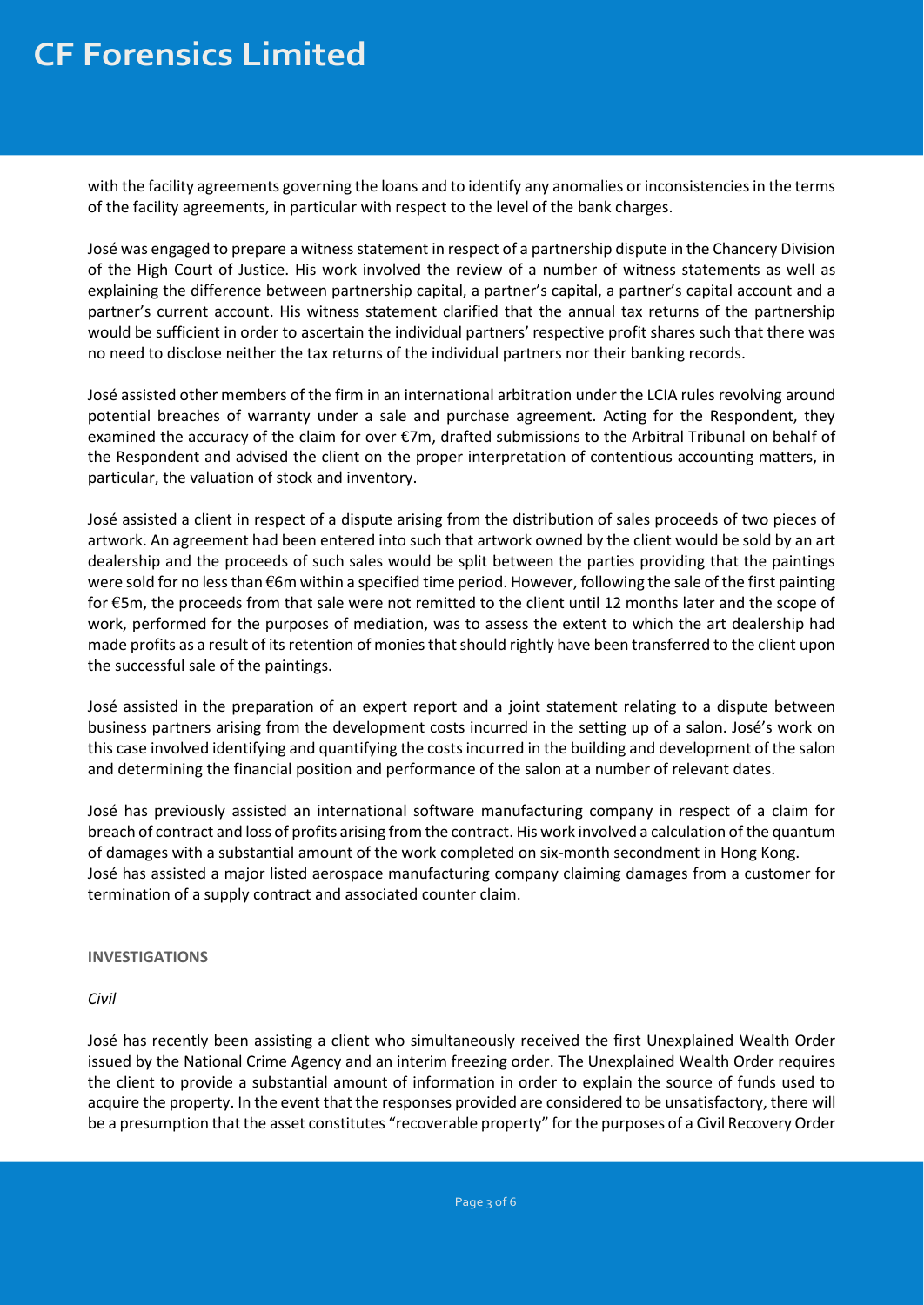under Part 5 of the Proceeds of Crime Act. José has been liaising with the instructing solicitors, Counsel and the client to assist in preparing a response to the Unexplained Wealth Order.

José assisted a major law firm with a large-scale review to ascertain the nature and amount of assets owned by a wealthy client who was the subject of a worldwide freezing order. This work involved obtaining the bank statements for in excess of 200 bank accounts covering a period of three years and assessing the extent to which the balances had substantially changed. Where substantial changes were identified between the balances, José traced payments and receipts from accounts in order to gain a more detailed understanding of the reasons behind any difference. This work also involved considering the extent to which assets owned by the client and/or his family had been dissipated in the three-year period.

José assisted a manufacturing company in an investigation into suspicions that their Finance Director had misappropriated sums in excess of £3m from the company over a number of years. This exercise initially involved tracing a large number of payments from the company's bank accounts to an account in the name of the Finance Director. The second part of this exercise focussed on understanding how the Finance Director had been able to conceal these transfers within the company's accounting books and records and involved a detailed review of the bank statements, ledgers and accounting records of the company.

José assisted a large international medical technology group with an in-house investigation following a whistle-blowing complaint by one of their leading suppliers. The complaint revolved around an employee that was accused of siphoning off funds to a connected party to the detriment of both the supplier and his employer. José performed a critical review of the contracts that the employee had been involved in over the relevant period, identified areas where the employee's behaviour did not meet the employer's expectations and provided the employer with a list of recommendations to improve the control environment.

José assisted a semi-conductor business with an internal investigation into alleged frauds, including the manipulation of restructuring costs and the processing of fraudulent sales in order to meet profit targets.

José provided technical expertise for a global broking house with an investigation into alleged instances of misstatement resulting in large trading losses. Work involved preparing detailed profit and loss schedules of daily trade positions from limited documentation.

José assisted a food processing company in an investigation into an employee who had manipulated company ledgers and diverted company funds into his personal accounts.

#### *Criminal*

José provided assistance to the FCA in a lengthy investigation into an individual who had allegedly been making false representations to investors and promoting a collective investment scheme. A large number of investors had transferred in excess of £5.5m to the individual on the basis of misleading information that those funds would be traded successfully on foreign exchange markets. José's work included the preparation of a detailed trading analysis, a critical analysis of how the £5.5m had been spent and the preparation of illustrative schedules and graphs to be presented before the jury. The individual pleaded guilty to the operation of a collective investment scheme without authorisation and was convicted of fraud by a jury and he was sentenced to a total of 7 years' imprisonment for defrauding investors.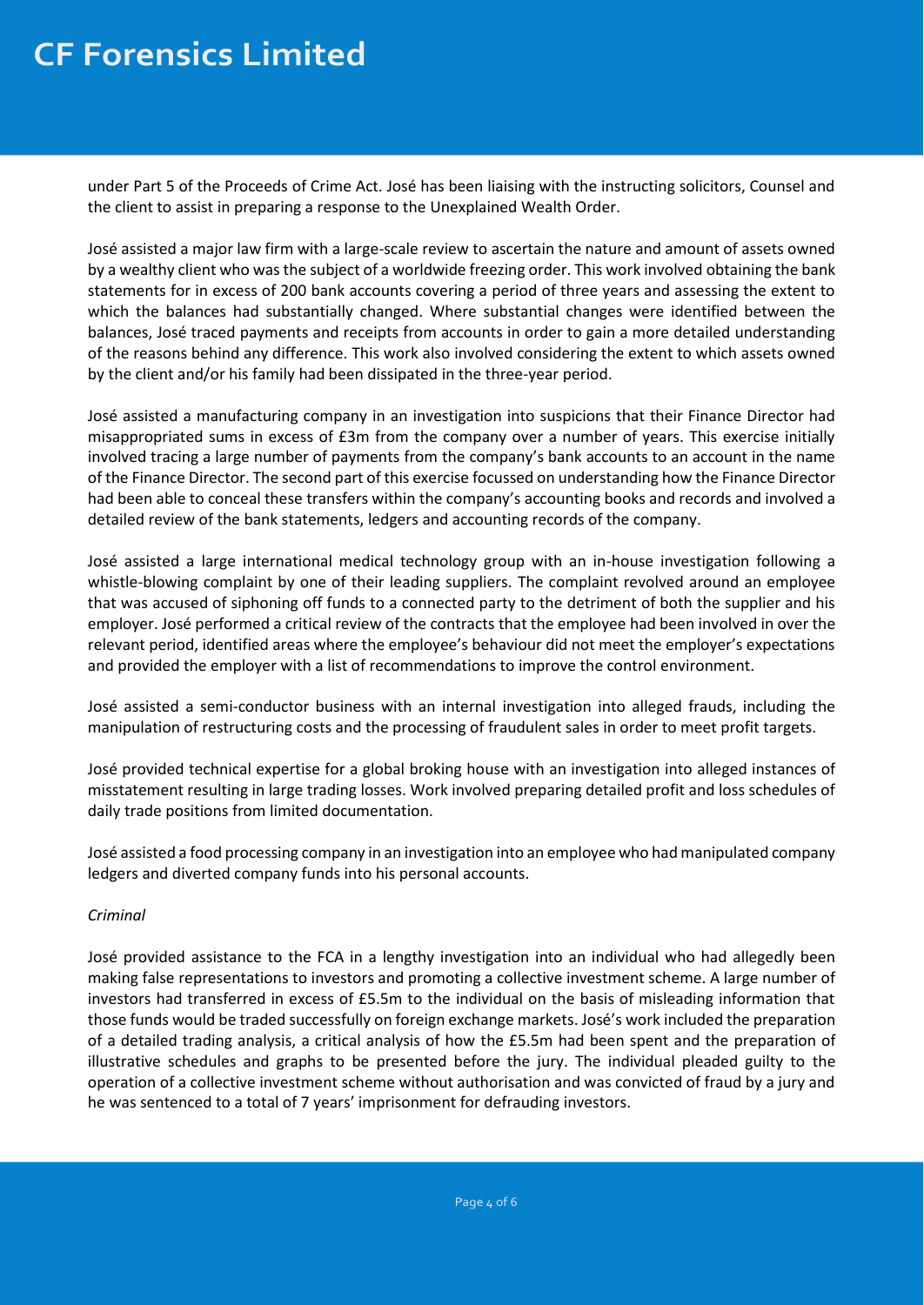José assisted a client who had been convicted in his home country of corruption and embezzling public money (in excess of US\$390m) such that the country had sought his extradition from the United Kingdom. The work involved performing a critical assessment of the allegations against the client, identifying the source and destination of various monies and opining on the rationale of a number of cash flows.

José provided assistance to a client facing trial for allegations of bribery and corruption. It was the Crown's case that the client had conspired with others to pay bribes on behalf of his employer in excess of €5.3 million in order to secure contracts for two substantial industrial engineering projects. The work involved a critical analysis of all monies paid into and out of his bank accounts, seeking rationale for transactions as necessary. Particular focus was paid to amounts received from his employer in order to consider the extent to which his remuneration (in terms of salary, bonuses etc) was in line with his agreed remuneration package and that the rationale for pay rises or promotions could clearly be demonstrated. The report demonstrated that there was no evidence to suggest that he personally benefitted from the award of the two contracts.

José provided assistance to the Special Investigation and Prosecution Team, on behalf of the Government of the Turks & Caicos Islands and conducted an investigation into the affairs of two companies registered in the TCI amidst allegations that they were operating a pyramid scheme. His work centred on preparing a detailed tracing analysis of the monies paid to and received by the two companies and their related parties with a view to establishing flows to and from investors, investments with connected and unconnected companies and any profits and/or losses arising from those investments.

José performed a large amount of work on behalf of the directors of a large scrap metal trader in criminal proceedings in respect of allegations of dealing with stolen material. This work involved preparing a detailed analysis of the extent and nature of trading between the scrap metal trader and the eleven companies that were the subject of the indictment.

José has also provided assistance on a number of cases where individuals have been charged with fraud by false representation as a result of allegedly submitting false and fraudulent VAT returns. Similarly, he has assisted with cases where individuals have been charged with paying insufficient income tax.

#### *Regulatory*

José managed the forensic accounting work stream of an FSA Enforcement Division investigation into an alleged insider dealing ring operating in London. He investigated instances of suspicious trading activity and money laundering and also traced the trading profits through numerous bank accounts in various jurisdictions. Further detailed work included a critical analysis of the trading activity and the movement of monies resulting from the trades placed, with specific attention paid to taped telephone discussions between the pertinent parties about their activity and publicly available information. José prepared a number of reports for internal and external review, assisted in the interviewing of pertinent parties and liaised with City of London Police and HM Customs & Excise.

José was appointed by an overseas financial services regulator to oversee management's stewardship of a trust company. This arrangement involved monitoring management's conduct in real-time and deciding whether or not to allow the implementation of decisions made by the trust company's management team. This role effectively meant that any payment over £5,000 that was due to be paid by the trust company on behalf of its clients had to be reviewed by ourselves to ensure that we had no objection to the payment being